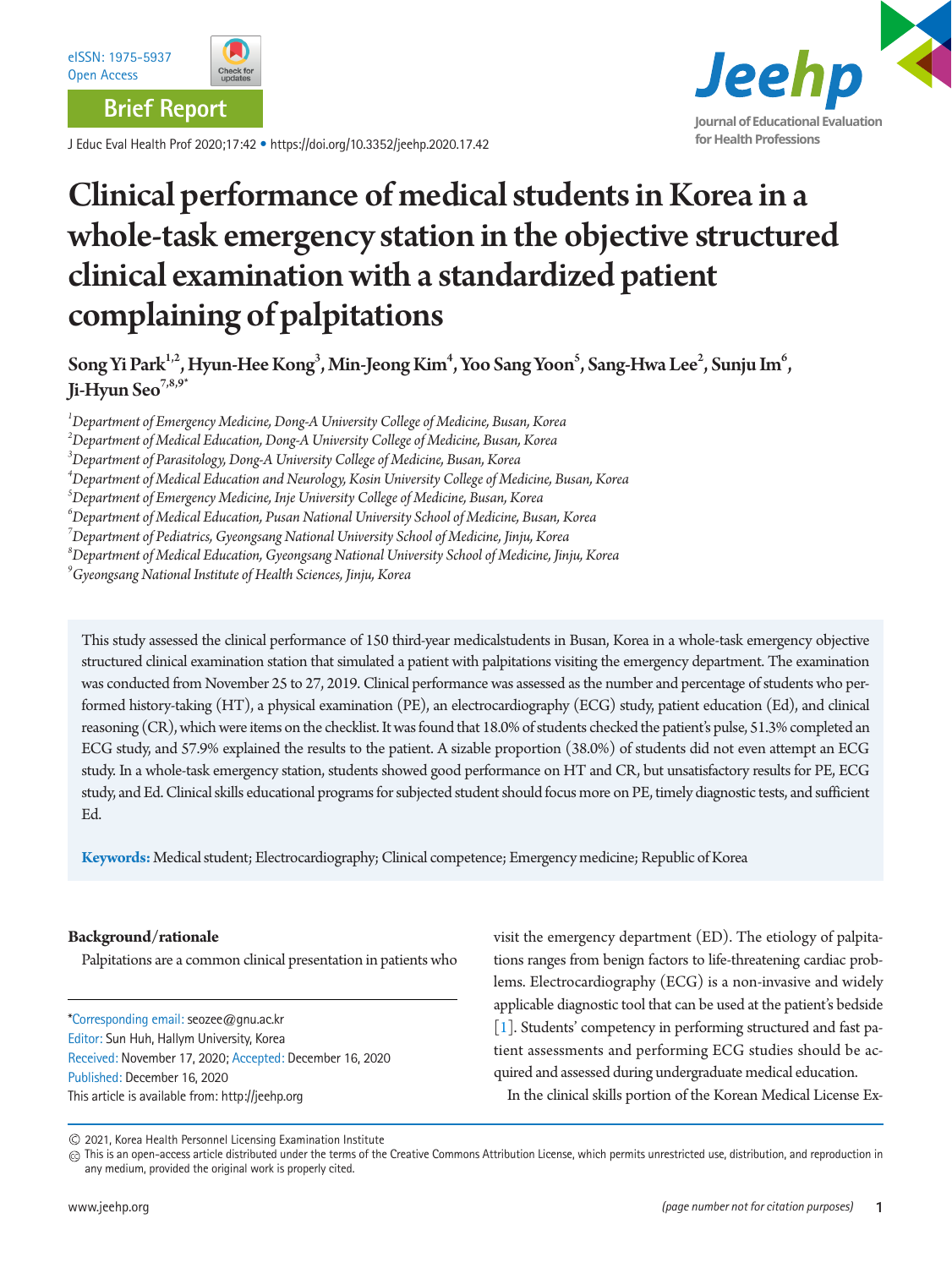

amination (KMLE), palpitations are considered to be 1 of the 54 clinical presentations of the standardized patient (SP) encountered during the objective structured clinical examination (OSCE). Furthermore, ECG is 1 of the 32 procedural skills that are tested [\(Supplement 1](#page-4-1)). In general, SPs can simulate symptoms of palpitations, but cannot reproduce abnormal physical examination or ECG results. Thus, the skills required during encounters with an SP (history-taking, physical examination, diagnostic workup planning) and performing ECG studies were previously evaluated as separate tasks in isolation. However, in real clinical contexts in the ED, the physician takes the patient's history and performs a physical examination and ECG study simultaneously to differentiate the cause of palpations as an integrated process. Some studies have described the advantages of whole-task OSCEs, which simulate integrated processes in real-world clinical practice [\[2,](#page-4-2)[3\]](#page-4-3). However, no studies have reported medical students' clinical performance on a whole-task emergency case OSCE station.

#### **Objectives**

Our research question was, "How will medical students perform in a whole-task emergency case station as part of an OSCE with an SP who complains of palpitations?" The purpose of this study was to examine the clinical performance of third-year medical students in a whole-task emergency case OSCE station that simulated a patient visiting the ED due to sustained palpitations. The results will be able to provide medical teachers the information on how to help students in preparation for the clinical skills test of the KMLE

#### **Ethics statement**

This study was approved by the institutional review board of Dong-A University (IRB approval no., 2-1040709-AB-N-01- 202002-HR-003-02). The requirement for informed consent was waived because subjects participated in the examination as a scheduled part of the educational curriculum.

#### **Study design**

This was a cross-sectional observational study.

#### **Participants**

A total of 150 third-year medical students who attended the first day of the Busan-Gyeongnam Clinical Skill Examination (BGCSE), which was summative and mandatory, were included in this study. Students were from 5 universities in Busan: Dong-A University, Gyeongsang National University, Kosin University, Inje University, and Pusan National University.

#### **Setting**

The BGCSE Consortium is an association of 5 medical schools in the Busan-Gyeongnam region in South Korea that have conducted joint clinical skill examinations for the OSCE for 3rd-year medical students annually since 2014. In 2019, a whole-task emergency case OSCE station was developed by faculty members from 5 medical schools, including 2 emergency physicians, 1 pediatrician, 1 neurologist, and 2 medical education experts who attended 5 half-day workshops. The examination included 11 other traditional OSCE stations (6 SP encounters and 5 technical skills) at the skills centers of 4 medical schools in Busan (Dong-A University, Kosin University, Inje University, and Pusan National University) from November 25 to 27, 2019. The students were allowed 10 minutes at each station, and a 5-minute interval was allowed between stations.

The scenario involved a 28-year-old man with palpitations. He reported having occasional palpitations, which usually lasted for approximately 10 minutes, and they suddenly started and abruptly ended. He visited the ED after the palpitations lasted for an hour, which was considered unusual, earlier that day.

The SPs were trained by an SP trainer about the scenarios for 2 hours and rehearsed for standardization for 2 more hours. All the SPs had more than 5 years of SP experience for the BGCSE. Four experienced faculty members from 4 medical schools in Busan volunteered to be examiners. Briefings about the scoring rubrics, how to mark the scores using the computer program, and the importance of confidentiality were conducted at the orientation held for the examiners.

The setting of the station is shown in [Fig. 1.](#page-5-0) The SP was first interviewed by the student and then laid on the bed for a physical examination and ECG study. ECG electrodes were placed on the SP by a student, and an assistant provided the prepared normal ECG results. The students were informed about the whole-task station at their BGCSE orientation.

#### **Measurement**

The instructions provided to the students (outside the station) were as follows: "You are the primary physician in the ED; you are expected to take a history from this patient; perform a focused physical examination; select an appropriate diagnostic tool and perform the evaluation; develop a treatment plan with the patient and educate the patient accordingly; and write down the most probable diagnosis after the station is completed."

The checklist consisted of 5 categories: history-taking (13 binary items), physical examination (5 items scored on a 3-point scale), ECG study (6 items including both binary and 3-point scale items), patient education (3 binary items), and clinical rea-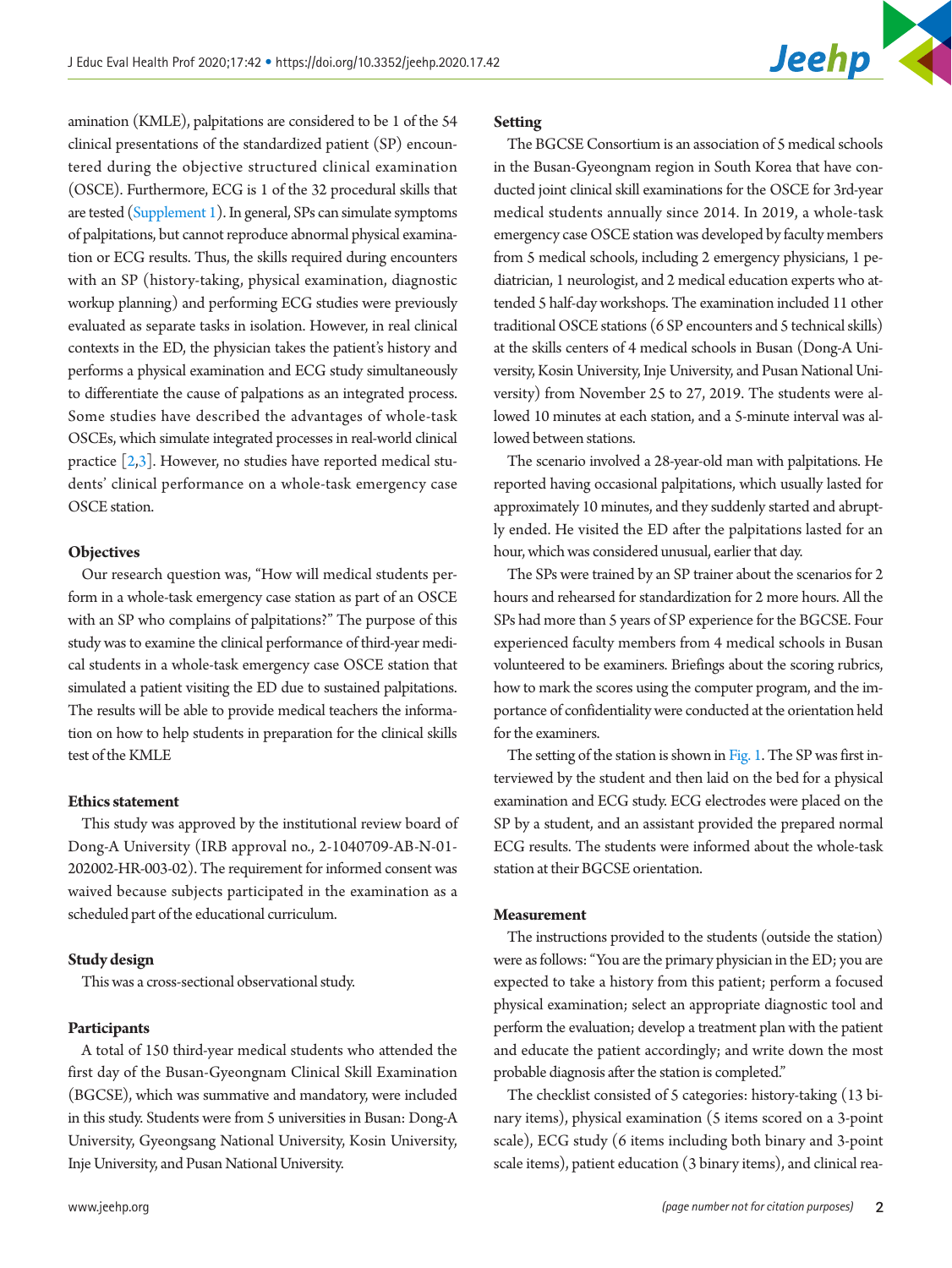



**Fig. 1.** (A) A student taking the history of an standardized patient (SP). (B) A student performing an electrocardiography study with the SP on the bed. Informed consent was obtained from the student and SP.

soning (1 item with an open-ended written question). The global rating scale included 2 items (scored on a 5-point scale): the identification of the SP before the ECG study and the student's proficiency. There were no standards regarding passing/failing scores for this station because there were no data that could be used for reference. The clinical performance was presented as the number and percentage of students who successfully performed history-taking, a physical examination, an ECG study, patient education, and clinical reasoning according to the items on the checklist.

#### **Statistical methods**

Descriptive statistics including the number and percentage of students who performed the clinical skills corresponding to the checklist items were used to determine the clinical performance. All variables were analyzed using an Excel spreadsheet (Microsoft Corp., Redmond, WA, USA).

## **Clinical performance for history-taking and the physical examination**

For history-taking, the performance rate was the highest for checklist item 3 (98.7%; checking whether the patient had a previous history of palpitations) and the lowest for checklist item 9 (23.3%; checking whether the patient's palpitations had ever been accompanied by a loss of consciousness) [\(Table 1](#page-3-3)). In the physical examination, 18.0% of students checked the patient's pulse [\(Table 2](#page-3-0)). Raw data are available from Dataset 1.

#### **Clinical performance for the ECG study**

Ninety-three (62.0%) students tried an ECG study, while 57 (38.0%) students did not even attempt an ECG study [\(Table 3\)](#page-3-1).

## **Clinical performance for patient education and clinical reasoning**

Forty-two (28.0%) students explained the ECG results to the patient [\(Table 4](#page-3-2)). Of the 69 students who completed the ECG study, 40 (57.9%) explained the ECG results to the SP. Almost all (98%) of the students reported paroxysmal supraventricular tachycardia as the most likely diagnosis.

#### **Key results**

This study examined the clinical performance of 3rd-year medical students in a whole-task emergency case OSCE station where an ECG study was performed for an SP complaining of palpitations in a simulated ED. The main finding is that a third of students did not attempt an ECG study and focused on taking a detailed patient history and performing a non-emergent physical examination to rule out non-cardiac causes of palpitations, even though the ECG equipment was prepared next to the patient's bed (Fig. 1).

#### **Interpretation**

The key goal of this whole-task case was to check whether the patient had palpitations at the time of presentation and to differentiate potentially fatal arrhythmia first. Students listened to the patient's detailed and non-urgent medical history, as was the case with the existing SP encounter partial task. This is mostly likely because we previously provided separate education and evaluation of the SP encounter skill (palpitations) and procedural skill (ECG study). Students likely also had the basic assumption that the SP would not be able to simulate palpitations at the OSCE station. The fact that students can do partial tasks does not seem to guarantee that they can do the whole task. Furthermore, it seems that clinical skills need to be acquired with abundant clinical context. While this study did not compare whether the OSCE design (whole versus partial task) affected students' learning strategies, the whole-task OSCE appears to be advantageous for structuring pre-assessment learning.

#### **Comparison with previous studies**

To the best of our knowledge, we could not find any previous studies on the ECG performance rate of medical students in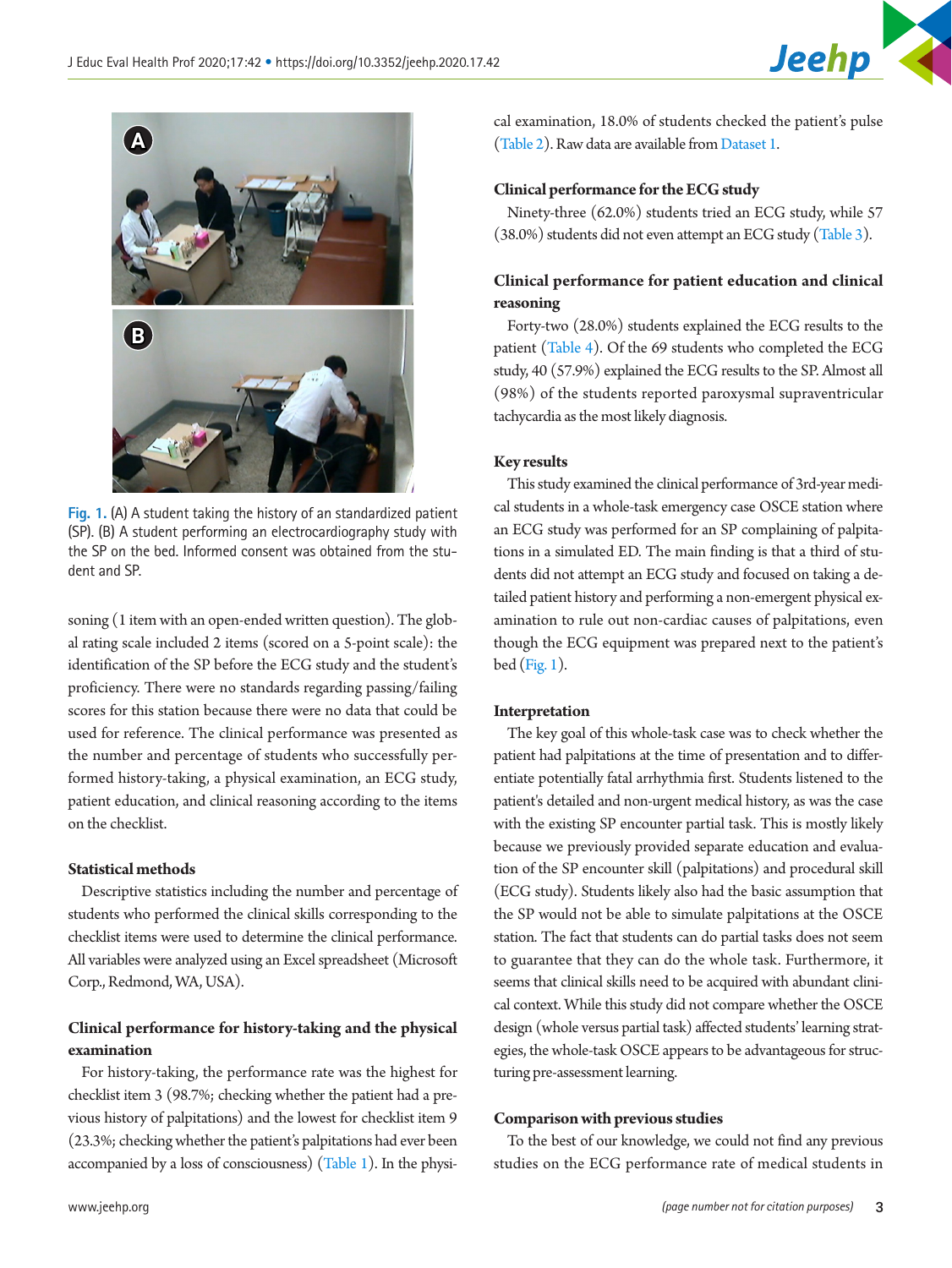| No (9/0)<br>62(41.1) |
|----------------------|
|                      |
|                      |
|                      |
|                      |
| 80(53.3)             |
| 57 (38.0)            |
| 47(31.3)             |
| 42(28.0)             |
| 73 (48.7)            |
| 115(76.7)            |
| 87(58.0)             |
| 76 (50.7)            |
| 16(10.7)             |
| 108 (72.0)           |
| 5(3.3)<br>2(1.3)     |

<span id="page-3-3"></span>**Table 1.** Clinical performance of the 3rd-year medical students regarding taking the history of the standardized patient with palpitations

<span id="page-3-0"></span>**Table 2.** Clinical performance of the 3rd-year medical students regarding performing a physical examination for the standardized patient with palpitations

| No.            | Checklist                             | Clinical performance of 150 students |                         |                   |  |
|----------------|---------------------------------------|--------------------------------------|-------------------------|-------------------|--|
|                |                                       | Performed (%)                        | Partially performed (%) | Not performed (%) |  |
|                | Performed a conjunctival examination. | 97(64.7)                             | 3(2.0)                  | 50(33.3)          |  |
| $\overline{2}$ | Checked the pulse.                    | 27(18.0)                             | 6(4.0)                  | 117(78.0)         |  |
| 3              | Performed heartbeat auscultation.     | 71 (47.3)                            | 42 (28.0)               | 37(24.7)          |  |
| $\overline{4}$ | Performed lung sound auscultation.    | 19(12.7)                             | 36(24.0)                | 95(63.3)          |  |
| 5              | Palpated the thyroid gland.           | 48 (32.0)                            | 23(15.3)                | 79 (52.7)         |  |

## <span id="page-3-1"></span>**Table 3.** Clinical performance of the 3rd-year medical students for the ECG study of the standardized patient with palpitations

| No.            | Checklist                                                                    | Clinical performance of 150 students |                         |                   |
|----------------|------------------------------------------------------------------------------|--------------------------------------|-------------------------|-------------------|
|                |                                                                              | Performed (%)                        | Partially performed (%) | Not performed (%) |
|                | Explained to patient the need for an ECG test.                               | 73 (48.7)                            |                         | 77 (51.3)         |
| $\overline{2}$ | Wiped the patient's skin with an alcohol swab for the ECG test.              | 75 (50.0)                            |                         | 75 (50.0)         |
| 3              | Attached standard limb electrodes to the patients at the correct locations.  | 90(60.0)                             |                         | 60 (40.0)         |
| $\overline{4}$ | Identified at least 1 intercostal space when attaching the chest electrode.  | 50(33.3)                             |                         | 100(66.7)         |
| 5              | Attached standard chest electrodes to the patients at the correct locations. | 77 (51.3)                            | 16(10.7)                | 57 (38.0)         |
| 6              | Asked the patient not to move before conducting the ECG test.                | 47(31.3)                             |                         | 103(68.7)         |
|                | Overall ECG study                                                            | 77 (51.3)                            | 16(10.7)                | 57 (38.0)         |

ECG, electrocardiography.

#### <span id="page-3-2"></span>**Table 4.** Clinical performance of the 3rd-year medical students regarding patient education

| No. | Checklist                                                                                        | Clinical performance of 150 students |                   |
|-----|--------------------------------------------------------------------------------------------------|--------------------------------------|-------------------|
|     |                                                                                                  | Performed (%)                        | Not performed (%) |
|     | Explained the electrocardiography results to the patient.                                        | 42 (28.0)                            | 108(72.0)         |
|     | Educated the standardized patient to revisit the emergency department if the palpitations recur. | 36(24.0)                             | 114(76.0)         |
|     | Explained to the patient that coffee or alcohol can cause palpitations.                          | 30(20.0)                             | 120 (80.0)        |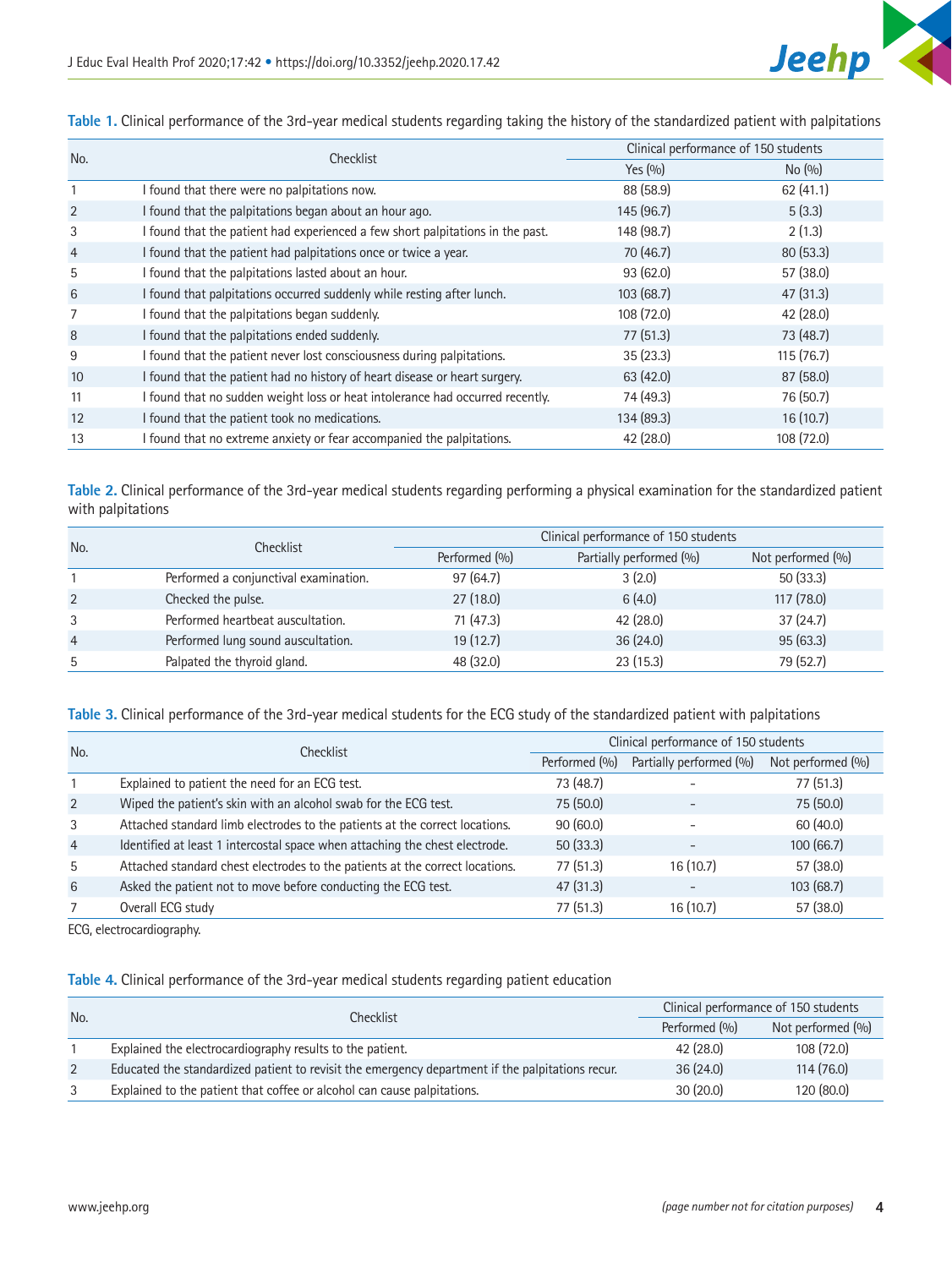whole-task emergency case OSCEs. Few studies about emergency case OSCEs have been reported [\[4\]](#page-5-1), and in a previous report, the ECG study was designed as a partial-task station in an emergency case OSCE composed of 6 whole-task stations and 4 traditional technical-skill stations  $[5]$  $[5]$ . In a hybrid station that tried a whole-task OSCE combining an SP encounter and a simulated Papanicolaou test for a clinical skills examination, the station was found to be highly authentic, acceptable, and feasible  $[6]$ . However, that study compared a new station with a traditional one, and did not report the students' clinical performance. According to studies on whole-task OSCEs, whole-task stations increase students' use of diagnostic reasoning skills during the study period [2]. Whole-task OSCEs might make students use different learning strategies from those used to approach partial- and fixed-task OSCE stations, which lead to the compartmentalization of certain skills for the examination  $[3,7]$  $[3,7]$ . Cilliers et al.  $[8]$  $[8]$  proposed these tendencies and educational effects in a model of the pre-assessment learning effect.

#### **Limitations**

First, only 1 case may not be enough to assess students' clinical performance. The medical students' clinical performance in this study cannot be inferred as reflecting their future competence in a workplace [\[9](#page-5-6)]. Second, the responses of the students and examiners in this study were not investigated in depth. Third, 10 minutes may not have been long enough for students to examine the SP. Fourth, some students may have performed an ECG study only because they noticed that the ECG equipment was ready at the station.We did not assess how many students would have planned an ECG study if the equipment had not been available at the test station.

#### **Conclusion**

Few studies have assessed whole-task emergency-case OSCE stations performed by medical students. The clinical performance of 3rd-year medical students at a whole-task emergency station was fair regarding history-taking and clinical reasoning, but unsatisfactory regarding the physical examination, ECG study, and patient education. It is necessary to strengthen physical examination, procedural skills, and patient education competencies in preparation for the clinical skills test of the KMLE.

## **ORCID**

Song Yi Park: [https://orcid.org/0000-0003-4299-99](http://orcid.org/0000-0003-4299-9986)86; Hyun-Hee Kong: [https://orcid.org/0000-0002-0691-3957](http://orcid.org/0000-0002-0691-3957); Min-Jeong Kim: [https://orcid.org/0000-0002-1340-1060](http://orcid.org/0000-0002-1340-1060); Yoo Sang Yoon:

[https://orcid.org/0000-0003-4637-742](http://orcid.org/0000-0003-4637-7420)0; Sang-Hwa Lee: [https://orcid.org/0000-0003-4792-1248](http://orcid.org/0000-0003-4792-1248); Sunju Im: [https://or](http://orcid.org/0000-0002-3038-3570)[cid.org/0000-0002-3038-3570](http://orcid.org/0000-0002-3038-3570); Ji-Hyun Seo: [https://orcid.](http://orcid.org/0000-0002-0691-3957) [org/0000-0002-0691-39](http://orcid.org/0000-0002-0691-3957)57

**Jeehp** 

# **Authors' contributions**

Conceptualization: SYP, YSY, SHL. Data curation: SYP, HHK. Formal analysis: SYP, SHL. Funding acquisition: none. Methodology: SYP, HHK, MJK, SJI, JHS. Project administration: SYP, HHK, MJK, YSY, SHL, SI, JHS. Visualization: SYP, HHK, MJK, YSY, SHL, SI, JHS. Writing–original draft: SYP, HHK. Writing– review & editing: SYP, HHK, MJK, YSY, SHL, SI, JHS.

## **Conflict of interest**

No potential conflict of interest relevant to this article was reported.

# **Funding**

None.

# <span id="page-4-4"></span>**Data availability**

Data files are available from Harvard Dataverse: [https://doi.org/](https://doi.org/
10.7910/DVN/FHWPHK) [10.7910/DVN/FHWPHK](https://doi.org/
10.7910/DVN/FHWPHK) Dataset 1. Raw data of the students' responses and the result data.

# **Acknowledgments**

None.

## <span id="page-4-1"></span>**Supplementary materials**

Data files are available from Harvard Dataverse: [https://doi.org/](https://doi.org/
10.7910/DVN/FHWPHK) [10.7910/DVN/FHWPHK](https://doi.org/
10.7910/DVN/FHWPHK) Supplement 1. Korean Medical License Examination clinical skill test topics.

<span id="page-4-2"></span>Supplement 2. Audio recording of the abstract.

# <span id="page-4-3"></span>**References**

<span id="page-4-0"></span>[1. Probst MA, Mower WR, Kanzaria HK, Hoffman JR, Buch EF,](https://doi.org/10.1016/j.amjcard.2014.02.020)  [Sun BC. Analysis of emergency department visits for palpita](https://doi.org/10.1016/j.amjcard.2014.02.020)[tions \(from the National Hospital Ambulatory Medical Care](https://doi.org/10.1016/j.amjcard.2014.02.020)  [Survey\). Am J Cardiol 2014;113:1685-1690. https://doi.org/](https://doi.org/10.1016/j.amjcard.2014.02.020)